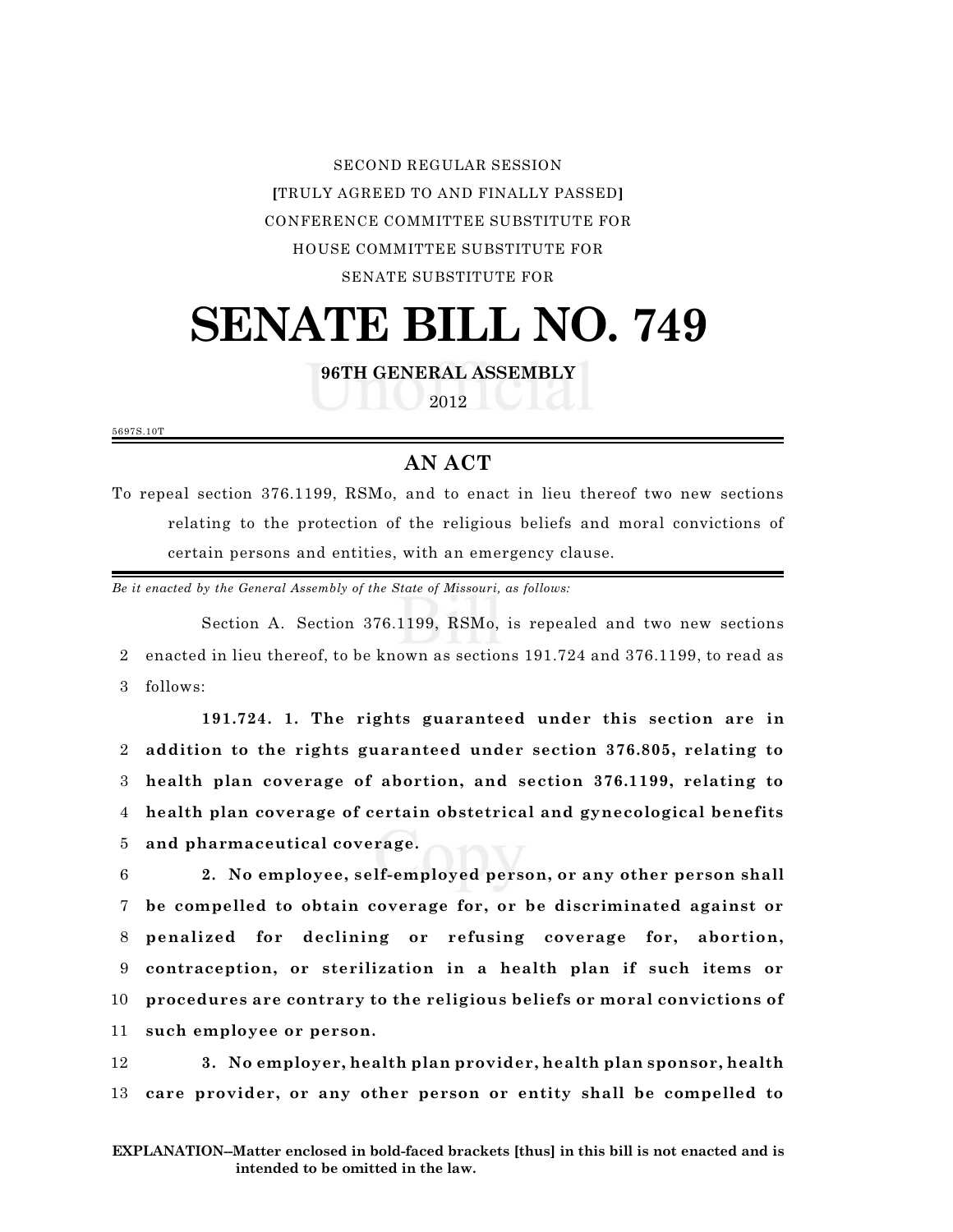**provide coverage for, or be discriminated against or penalized for declining or refusing coverage for, abortion, contraception, or sterilization in a health plan if such items or procedures are contrary to the religious beliefs or moral convictions of such employer, health plan provider, health plan sponsor, health care provider, person, or entity.**

 **4. No governmental entity, public official, or entity acting in a governmental capacity shall discriminate against or penalize an employee, self-employed person, employer, health plan provider, health plan sponsor, health care provider, or any other person or entity because of such employee's, self-employed person's, employer's, health plan provider's, health plan sponsor's, health care provider's, or other person's or entity's unwillingness, based on religious beliefs or moral convictions, to obtain or provide coverage for, pay for, participate in, or refer for, abortion, contraception, or sterilization in a health plan.**

 **5. Whenever the attorney general has a reasonable cause to believe that any person or entity or group of persons or entities is being, has been, or is threatened to be denied any of the rights granted by this section or other law that protects the religious beliefs or moral convictions of such persons or entities, and such denial raises an issue of general public importance, the attorney general may bring a civil action in any appropriate state or federal court. Such complaint shall set forth the facts and request such appropriate relief, including, but not limited to, an application for a permanent or temporary injunction, restraining order, mandamus, an order under the federal Administrative Procedure Act, Religious Freedom Restoration Act, or other federal law, an order under section 1.302 relating to free exercise of religion, or other order against the governmental entity, public official, or entity acting in a governmental capacity responsible for such denial or threatened denial of rights, as the attorney general deems necessary to ensure the full enjoyment of the rights granted by law. Nothing contained herein shall preclude a private cause of action against a governmental entity, public official, or entity acting in a governmental capacity by any person or entity or group of persons or**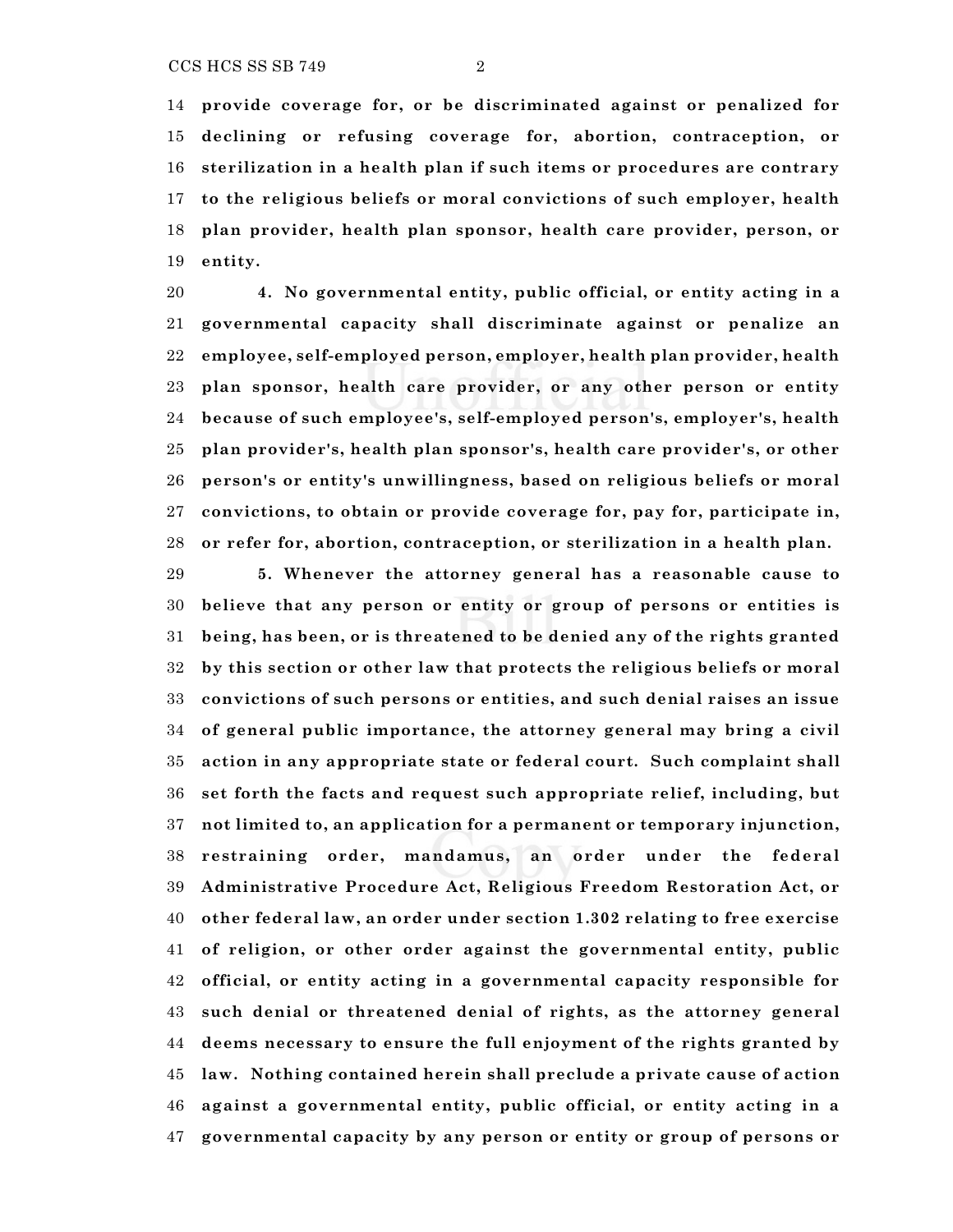**entities aggrieved by a violation of this section or other law that protects the religious beliefs or moral convictions of such persons or entities, or be considered a limitation on any other remedy permitted by law. A court may order any appropriate relief, including recovery of damages, payment of reasonable attorney's fees, costs, and expenses.**

 **6. For purposes of this section, "sterilization" shall mean any elective medical procedure for which the sole purpose is to make an individual incapable of reproduction.**

376.1199. 1. Each health carrier or health benefit plan that offers or issues health benefit plans providing obstetrical/gynecological benefits and pharmaceutical coverage, which are delivered, issued for delivery, continued or renewed in this state on or after January 1, 2002, shall:

 (1) Notwithstanding the provisions of subsection 4 of section 354.618, provide enrollees with direct access to the services of a participating obstetrician, participating gynecologist or participating obstetrician/gynecologist of her choice within the provider network for covered services. The services covered by this subdivision shall be limited to those services defined by the published recommendations of the accreditation council for graduate medical education for training an obstetrician, gynecologist or obstetrician/gynecologist, including but not limited to diagnosis, treatment and referral for such services. A health carrier shall not impose additional co-payments, coinsurance or deductibles upon any enrollee who seeks or receives health care services pursuant to this subdivision, unless similar additional co-payments, coinsurance or deductibles are imposed for other types of health care services received within the provider network. Nothing in this subsection shall be construed to require a health carrier to perform, induce, pay for, reimburse, guarantee, arrange, provide any resources for or refer a patient for an abortion, as defined in section 188.015, other than a spontaneous abortion or to prevent the death of the female upon whom the abortion is performed, or to supersede or conflict with section 376.805; and

 (2) Notify enrollees annually of cancer screenings covered by the enrollees' health benefit plan and the current American Cancer Society guidelines for all cancer screenings or notify enrollees at intervals consistent with current American Cancer Society guidelines of cancer screenings which are covered by the enrollees' health benefit plans. The notice shall be delivered by mail unless the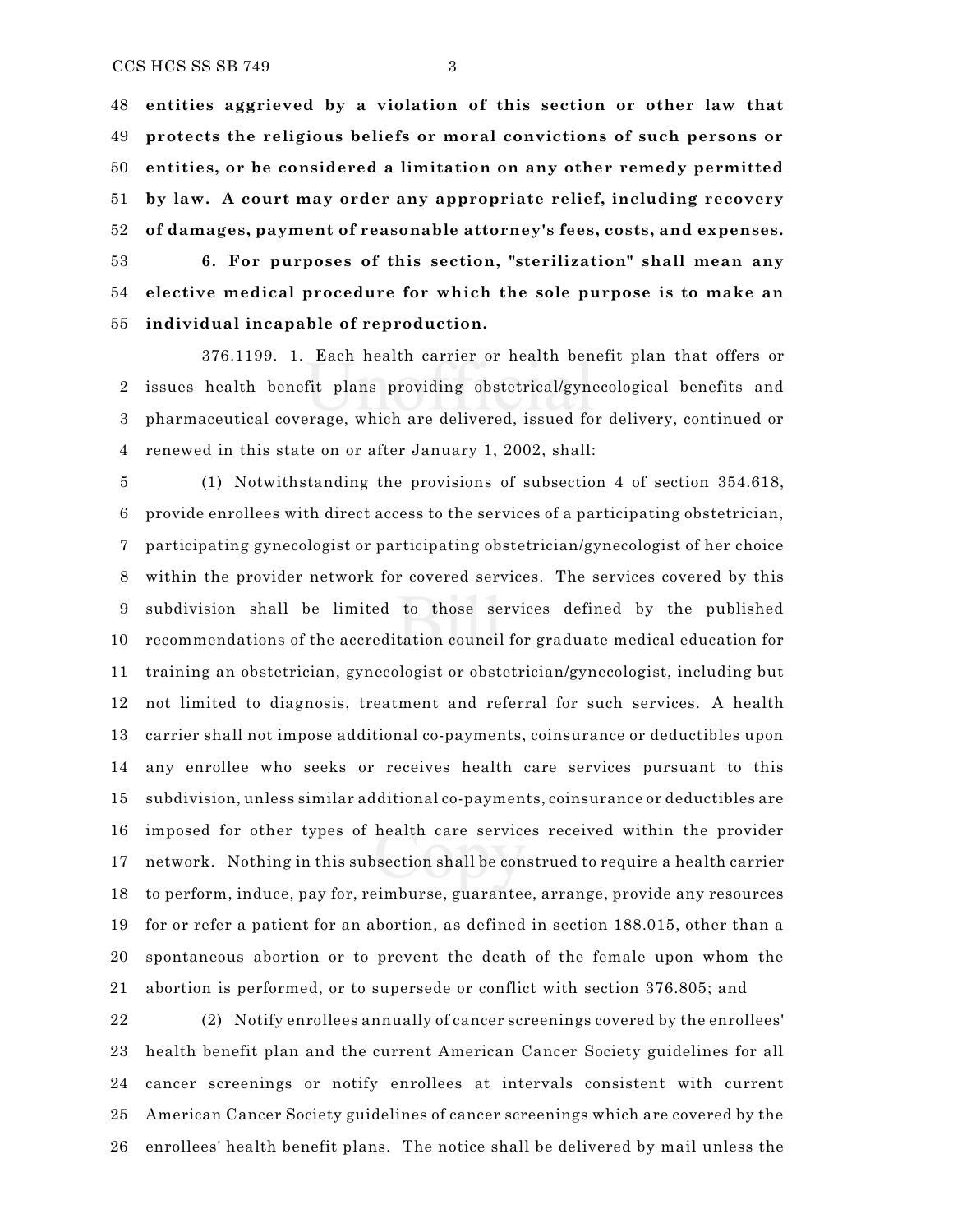enrollee and health carrier have agreed on another method of notification; and

 (3) Include coverage for services related to diagnosis, treatment and appropriate management of osteoporosis when such services are provided by a person licensed to practice medicine and surgery in this state, for individuals with a condition or medical history for which bone mass measurement is medically indicated for such individual. In determining whether testing or treatment is medically appropriate, due consideration shall be given to peer-reviewed medical literature. A policy, provision, contract, plan or agreement may apply to such services the same deductibles, coinsurance and other limitations as apply to other covered services; and

 (4) If the health benefit plan also provides coverage for pharmaceutical benefits, provide coverage for contraceptives either at no charge or at the same level of deductible, coinsurance or co-payment as any other covered drug.

 No such deductible, coinsurance or co-payment shall be greater than any drug on the health benefit plan's formulary. As used in this section, "contraceptive" shall include all prescription drugs and devices approved by the federal Food and Drug Administration for use as a contraceptive, but shall exclude all drugs and devices that are intended to induce an abortion, as defined in section 188.015, which shall be subject to section 376.805. Nothing in this subdivision shall be construed to exclude coverage for prescription contraceptive drugs or devices ordered by a health care provider with prescriptive authority for reasons other than contraceptive or abortion purposes.

 2. For the purposes of this section, "health carrier" and "health benefit plan" shall have the same meaning as defined in section 376.1350.

 3. The provisions of this section shall not apply to a supplemental insurance policy, including a life care contract, accident-only policy, specified disease policy, hospital policy providing a fixed daily benefit only, Medicare supplement policy, long-term care policy, short-term major medical policies of six months or less duration, or any other supplemental policy as determined by the director of the department of insurance, financial institutions and professional registration.

 4. Notwithstanding the provisions of subdivision (4) of subsection 1 of this section to the contrary:

(1) Any health carrier **[**may**] shall offer and** issue to any person or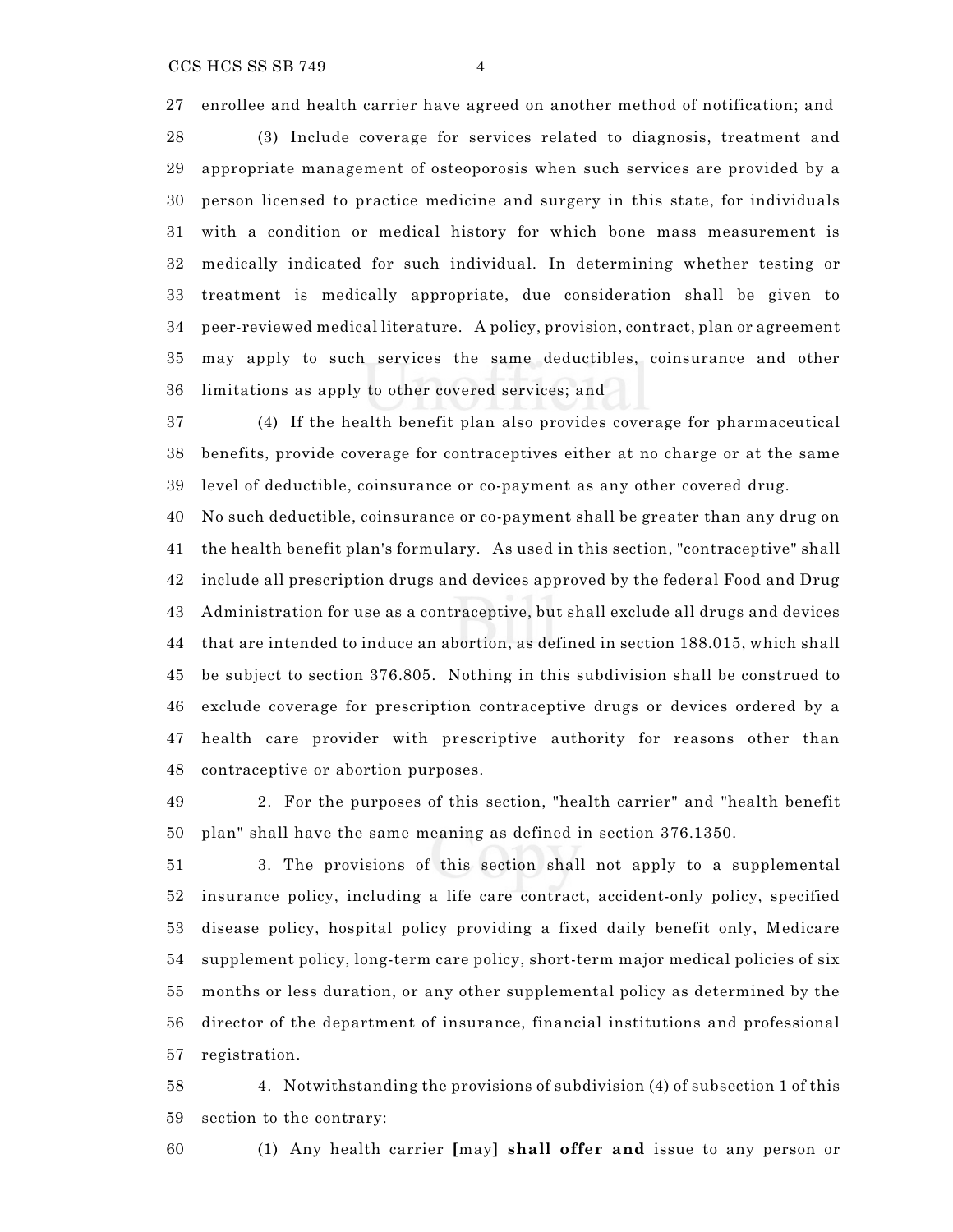entity purchasing a health benefit plan, a health benefit plan that excludes coverage for contraceptives if the use or provision of such contraceptives is contrary to the moral, ethical or religious beliefs or tenets of such person or entity;

 (2) Upon request of an enrollee who is a member of a group health benefit plan and who states that the use or provision of contraceptives is contrary to his or her moral, ethical or religious beliefs, any health carrier shall issue to or on behalf of such enrollee a policy form that excludes coverage for contraceptives. Any administrative costs to a group health benefit plan associated with such exclusion of coverage not offset by the decreased costs of providing coverage shall be borne by the group policyholder or group plan holder;

 (3) Any health carrier which is owned, operated or controlled in substantial part by an entity that is operated pursuant to moral, ethical or religious tenets that are contrary to the use or provision of contraceptives shall be exempt from the provisions of subdivision (4) of subsection 1 of this section. For purposes of this subsection, if new premiums are charged for a contract, plan or policy, it shall be determined to be a new contract, plan or policy.

 5. Except for a health carrier that is exempted from providing coverage for contraceptives pursuant to this section, a health carrier shall allow enrollees in a health benefit plan that excludes coverage for contraceptives pursuant to subsection 4 of this section to purchase a health benefit plan that includes coverage for contraceptives.

 6. Any health benefit plan issued pursuant to subsection 1 of this section shall provide clear and conspicuous written notice on the enrollment form or any accompanying materials to the enrollment form and the group health benefit plan **application and** contract:

(1) Whether coverage for contraceptives is or is not included;

 (2) That an enrollee who is a member of a group health benefit plan with coverage for contraceptives has the right to exclude coverage for contraceptives if such coverage is contrary to his or her moral, ethical or religious beliefs; **[**and**]**

 (3) That an enrollee who is a member of a group health benefit plan without coverage for contraceptives has the right to purchase coverage for contraceptives**;**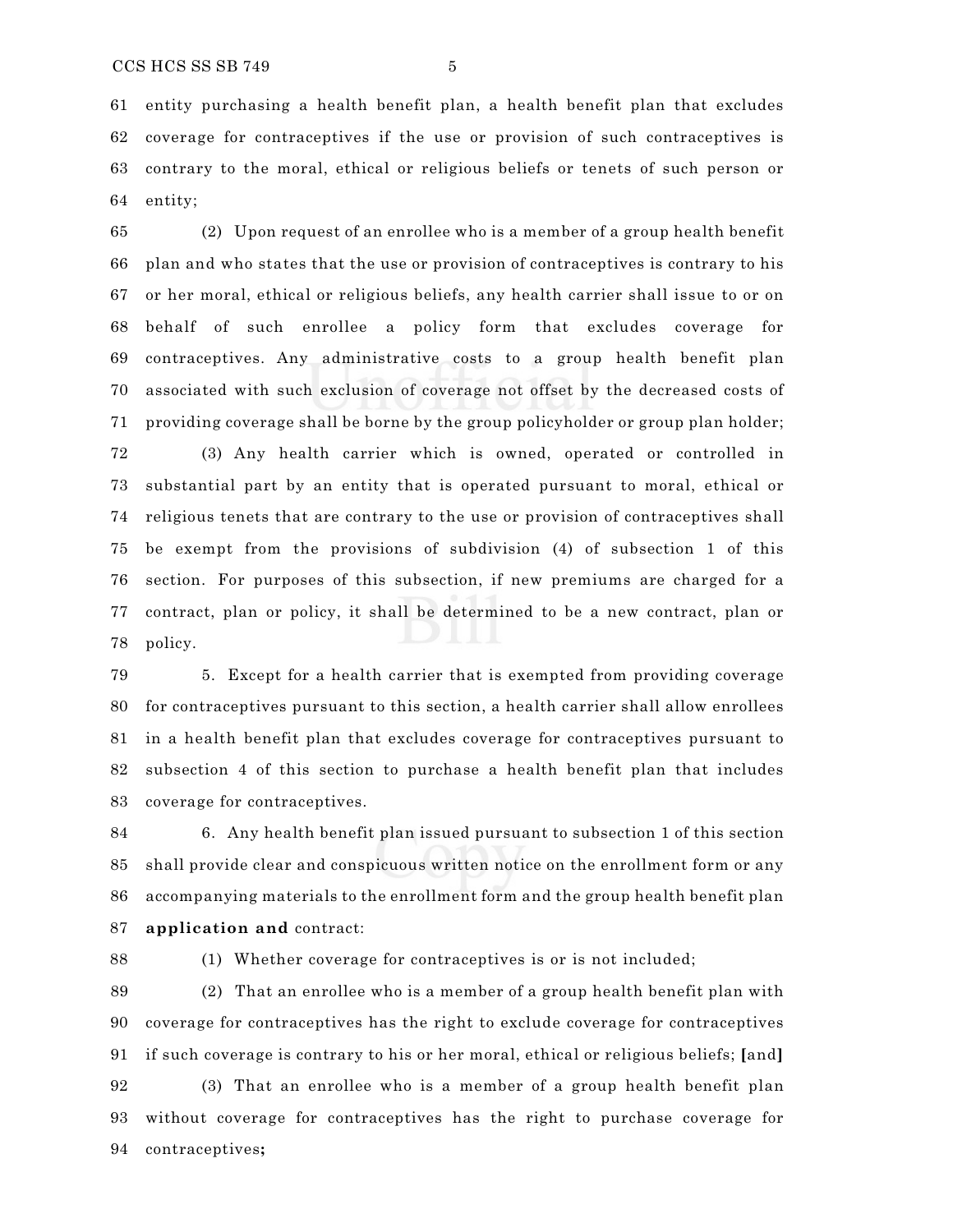**(4) Whether an optional rider for elective abortions has been purchased by the group contract holder pursuant to section 376.805; and**

 **(5) That an enrollee who is a member of a group health plan with coverage for elective abortions has the right to exclude and not pay for coverage for elective abortions if such coverage is contrary to his or her moral, ethical, or religious beliefs. For purposes of this subsection, if new premiums are charged for a contract, plan, or policy, it shall be determined to be a new contract, plan, or policy**.

 7. Health carriers shall not disclose to the person or entity who purchased the health benefit plan the names of enrollees who exclude coverage for contraceptives in the health benefit plan or who purchase a health benefit plan that includes coverage for contraceptives. Health carriers and the person or entity who purchased the health benefit plan shall not discriminate against an enrollee because the enrollee excluded coverage for contraceptives in the health benefit plan or purchased a health benefit plan that includes coverage for contraceptives.

 8. The departments of health and senior services and insurance, financial institutions and professional registration may promulgate rules necessary to implement the provisions of this section. No rule or portion of a rule promulgated pursuant to this section shall become effective unless it has been promulgated pursuant to chapter 536. Any rule or portion of a rule, as that term is defined in section 536.010, that is created under the authority delegated in this section shall become effective only if it complies with and is subject to all of the provisions of chapter 536 and, if applicable, section 536.028. This section and chapter 536 are nonseverable and if any of the powers vested with the general assembly pursuant to chapter 536 to review, to delay the effective date or to disapprove and annul a rule are subsequently held unconstitutional, then the grant of rulemaking authority and any rule proposed or adopted after August 28, 2001, shall be invalid and void.

Section B. Because immediate action is necessary to preserve the religious freedom and moral convictions of persons and entities who provide or obtain health plans or health care for themselves, their employees, patients or others, and because certain actions by the federal government threaten the obtaining or